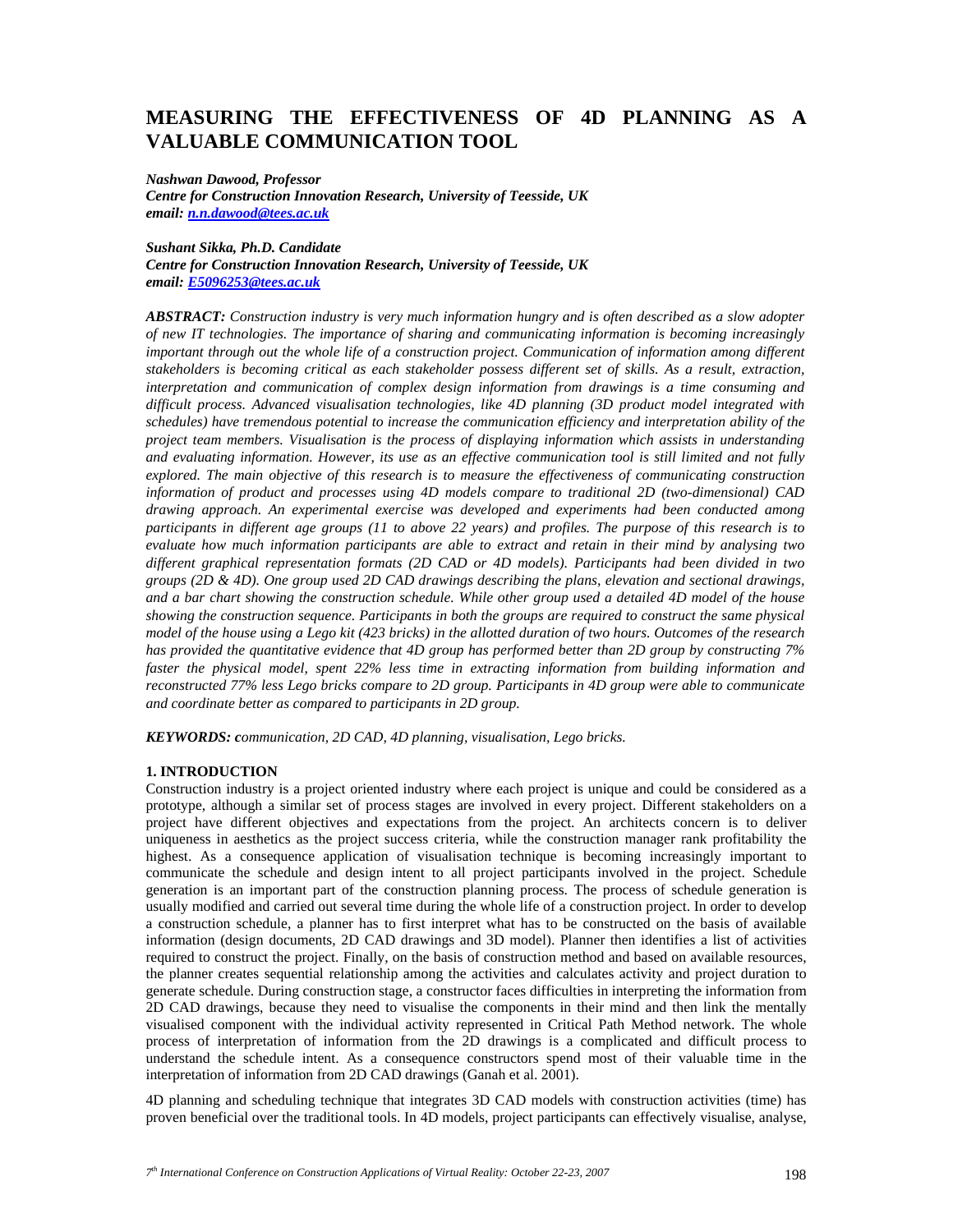and communicate problems regarding sequential, spatial, and temporal aspects of construction schedules. As a consequence, more robust schedules can be generated and hence reduce reworks and improve productivity. As per Webb and Haupt (2000) 4D CAD enhances communication of construction schedules to various parties, such as construction managers, clients, designers, subcontractors, and community members. However, the perceived value and benefits of such technologies have not been identified. This has contributed to a slow intake of such technologies in the industry. The subsequent section describes the review of past literature on experimental based exercise carried by various researchers.

Various research efforts had been undertaken in an attempt to demonstrate the benefits of 3D and 4D technologies using experimental based exercise. Songer et al. 2001 had carried out two experimental exercises to investigate the efficacy of using 3D & 4D technologies over 2D paper based representation. The first study investigates the impact of 2D, 3D and walk-thru technologies on the project schedule development. The research demonstrated the benefits of using 3D and walk-thru technologies as an important tool in the development of more complete and accurate schedules. Whereas, second study focuses on the impact of 3D / 4D visualisation on project schedule review. Experimental results provide the quantitative evidence of the benefits of 3D/4D representation in terms of identifying missing activities, out of sequence work, invalid relationships and potential overcrowding issues during the schedule review process for a construction project. *Kang et al. 2002* developed a Web-based experiment tool to measure impact of Web-based 4D visualisation on detecting logical errors in the construction schedule. The outcomes of the experiment showed that Web-based 4D visualisation team were able to detect more logic errors as compared to the participants in 2D team. *Messner & Horman 2003* had carried out experiments to test the ability of advanced visualisation (4D CAD modelling technique) as a tool to assist students in understanding the construction process and planning. The outcome of the experiments had demonstrated the benefit of 4D as a planning tool that has assisted students in understanding the intent of construction plan*. Whisker et al. 2003* had carried out a study to investigate the feasibility of using an Immersive 3D Virtual Environment to view and generate 4D models to improve construction planning process. Two experiments were performed to test the application of 4D models to develop schedule and in construction project planning using 4D models in an Immersive Virtual Environment. The outcome of experiment shows that IVE assisted in reducing the planned schedule duration by 28%, to identify constructability issues and to evaluate schedule dependences. Wang et al. 2006 had developed a problem based 4D CAD module to demonstrate the benefits of 4D models as a visualising tool to rehearse the construction plans, identify construction consequences, space conflicts and improve communication of the project team members.

All the above experiments were carried out to identify and analyse schedule errors, trade conflicts, missing activities, missing relationship, logic of sequencing and safety issues through a review of a CPM schedule or 2D CAD drawings or 3D CAD models or through the analysis of a 4D model of a building project. As described, the above research has considered computer simulation as an important element to carry out their experiments. They had not considered any physical modelling aspects to evaluate the efficiency of 4D models as an information interpretative and communicative tool in their research experiments. This situation motivated us to develop an experimental exercise consisting of constructing a physical model to evaluate the effectiveness of 4D as a communicative tool as compare to 2D paper based drawing approach. Two-dimensional drawings were used as a benchmark because most of the current construction projects are using 2D as a main source of communicating information and there are very few projects which actually uses 3D CAD in their real practices.

The subsequent sections of the research paper discusses about the research methodology, experiment procedures and experimental results for the experiments performed with participants in  $15 - 18$  years of age group.

#### **2. RESEARCH METHODOLOGY**

The effectiveness of 4D as a communicative tool was investigated through the comparison of the performance measures calculated for two groups (2D  $\&$  4D). Groups were required to construct the physical model of the house (Fig. 1) using Lego kit (423 bricks) in the allotted duration of two hours. The participants were randomly divided into two groups, 2D group & 4D group. Participants in 2D group, used 2D CAD drawings describing the plans, elevation and section, and a bar chart showing the construction schedule. Participants had to then link the activity represented in the bar chart with the 2D CAD drawings in their mind to develop a logical construction sequence. Participants in 4D group, used a 4D visualisation model of the house showing the construction sequence. Both the groups were given the same house model to be constructed.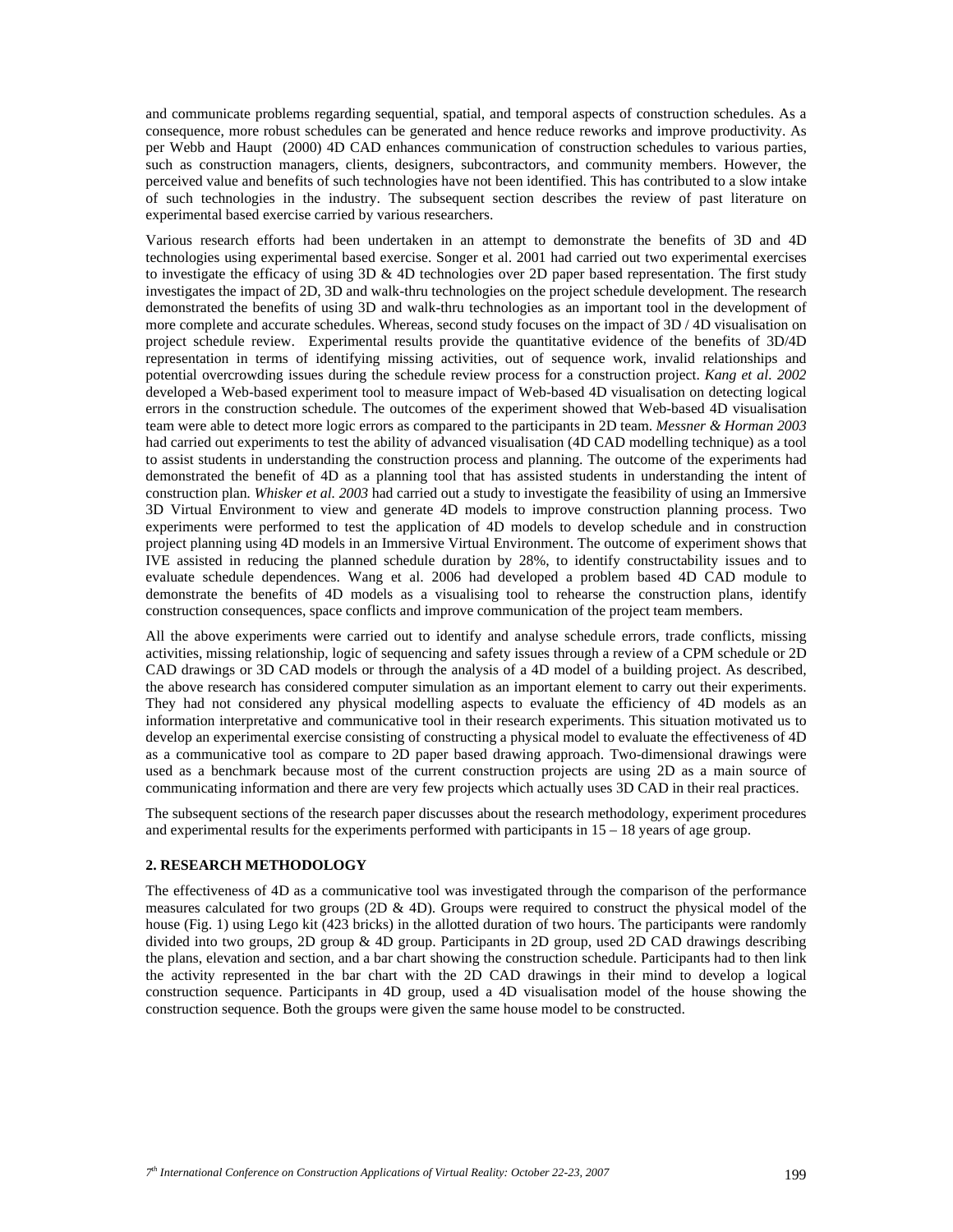

*FIG. 1: Image of the Lego House Model* 

A Lego kit of a house building was selected from the list of Lego designer creator kit. The main criteria for the selection of Lego kit were:

- Most of the users are familiar with Lego bricks as a basic construction tool.
- A real life situation can be easily depicted using Lego bricks.
- Lego bricks can be easily taken apart and reassembled.
- Lego bricks with different colour and shapes assist participants to identify its significance as building components.

The experiments have been conducted with participants in four different age groups  $(11 \text{ to } 22 + \text{yrs})$  and profiles. A brief overview of participants involved in this experiment is explained below:

- School students  $(11 15 \text{ yrs})$  Participants in this group have a little knowledge about the construction process and components.
- GCSE Achieved Students (15 18 yrs): Participants in this group have a moderate knowledge about the construction process and components.
- Construction Engineering Graduate / Post Graduate Students (18 22 yrs) Participants in this group have a moderate to strong knowledge about the construction process and components.
- Industry Professionals (Above 22 yrs) Participants in this group have a strong knowledge and experience about the construction process and components.

The reason for conducting the experiments with different age group and profile was to investigate the potential of 4D as a communicative tool beyond its application in the construction industry. This paper describes the outcome of the experiments conducted with GCSE achieved students (15-18 yrs). Each group (2D  $\&$  4D) comprised of two participants. Table 1 represents the total number of experiments performed with GCSE students (15 – 18). Sample size was decided on the basis of Cohen's *d* benchmark (Cohen 1998) which is the appropriate effect size measure to use in the context of a t-test on means. The value of Cohen's *d* comes out to be 0.3 (95% confidence interval) which lies on a scale of small to medium size effect (0.2 to 0.5). This indicates that the sample size considered was significant to represent the outcomes of the research.

| Group                                       | Number of Experiments<br>Performed |    |
|---------------------------------------------|------------------------------------|----|
|                                             | 2D                                 | 4D |
| 1. GCSE Achieved Students $(15 - 18$ Years) |                                    |    |

*TABLE 1: Number of experiments performed to date* 

# **3. EXPERIMENT PROCEDURE FOR 2D GROUP**

An instructor was appointed to monitor and to facilitate the experimental exercise. A power point presentation was used by instructor to brief the team regarding their objectives, role and task to be performed by them. A due emphasise was given to make it sure that they become familiarise with CAD drawings and schedule. Following experiment accessories were used to conduct the experiments with 2D groups:

• Lego kit: Lego base plate and Lego bricks of walls, roof tiles, roof walls, beams, column, fence panel and fence post.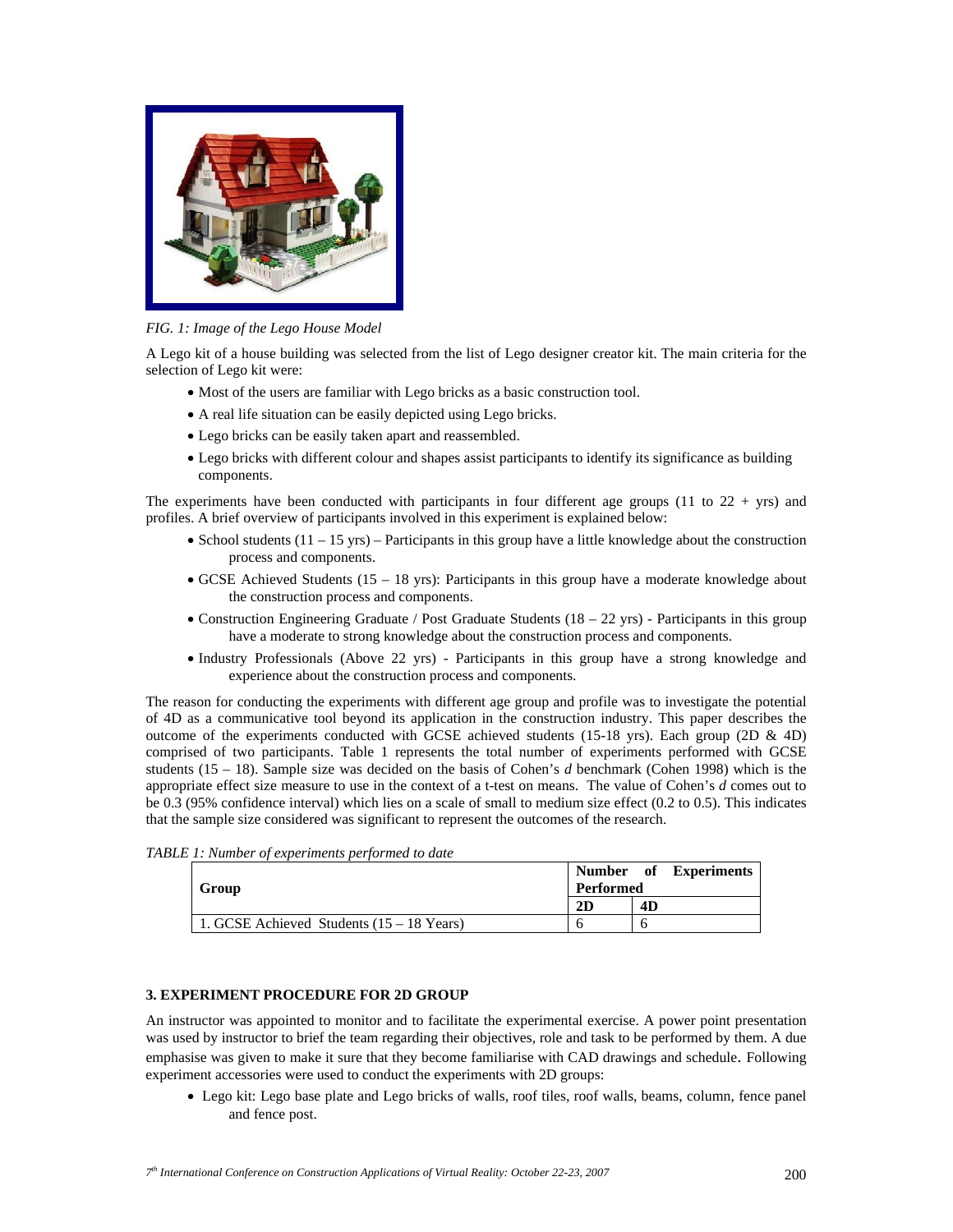- Two Dimensional CAD drawings (plan, elevations, and sectional plan drawings).
- Bar-chart representing the sequential interrelationships between the construction activities.
- Stop-watch was used to record the time spent by each group in interpreting the information from 2D CAD drawing given to them.

The whole experiment was divided into two stages.

**In first stage,** participants had to interpret and analyse the information required to construct the model from the two dimensional CAD drawings (Fig. 2 & 3) and bar-chart given to them. Participants had to then link the activity represented in the bar-chart with the 2D drawings using their mental model to develop a logical construction sequence in which the Lego bricks were to be assembled. Time duration of fifteen minutes was allotted in the first stage of the experiment to the participants to discuss and share their ideas within the group.

After duration of fifteen minutes the drawings and schedule programme in bar chart given to the group was taken back from the participants. Participants could request to have an access to building information to revise the sequence in which the Lego bricks had to be assembled.



*FIG. 2: Elevation view of House Model* 



*FIG. 3: Sectional view of House Model* 

**In second stage,** participants were required to construct the physical model of the house in the remaining duration of an hour and forty five minutes using the Lego kit.

# **4. EXPERIMENT PROCEDURE FOR 4D GROUP**

Following experiment accessories were used to conduct the experiments with 4D groups:

- Lego kit: Lego base plate and Lego bricks of walls, roof tiles, roof walls, beams, column, fence panel and fence post.
- Four Dimensional model of house developed using PAL software (A3D Ltd).
- A computer or laptop to run the 4D model.
- Stop-watch was used to record the time spent by the group in interpreting the information from the 4D model.

An instructor was appointed to monitor and to facilitate the experimental exercise. A power point presentation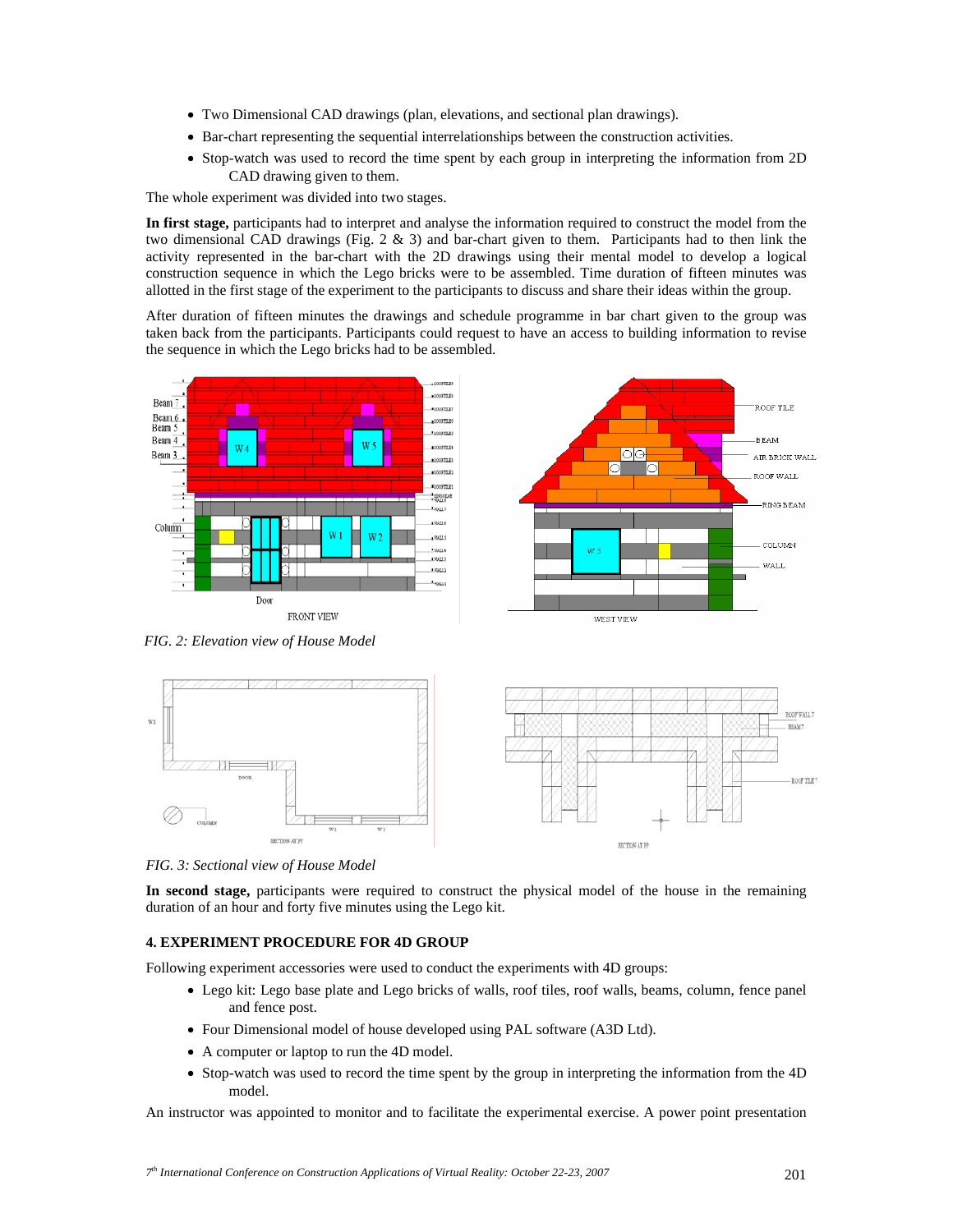was used by instructor to brief the team regarding their objectives, role and task to be performed by them. A due emphasise was given to make it sure that they become familiarise with 4D model and software. The whole experiment has been divided in two stages.

**In first stage,** participants were required to run the 4D model several times to visualise the sequential logic of the various construction activities to construct the physical model of the house. 4D group had the benefit of rotating, moving and visualising the model in different views as compared to 2D group. Time duration of fifteen minutes was allotted in the first stage of the experiment to the participants to discuss and share their ideas within the group. After duration of fifteen minutes the 4D model of the house given to the group was taken back from the participants. Group lost points in their final scoring if they request to see the 4D model again.

**In second stage,** participants had to construct the physical model of the house in the remaining duration of an hour and forty five minutes using the Lego kit. The performance of the groups had been evaluated on the basis of the following performance measures: frequency of communications between the team members; Time taken to construct the house (if the house is constructed within 2 hours); Percentage of model constructed (if the house is not constructed within 2 hours); Number of times information accessed during the session of two hrs; Total time spent on understanding building information (minutes) and Number of times Lego bricks were reconstructed. Fig. 4 & 5 show participants constructing the physical model of house using the Lego bricks. Participants could request to have an access to 4D model to review the sequence in which the Lego bricks had to be assembled.



*FIG. 4: Step-by-Step Assembly of Lower Part of House Model* 



*FIG. 5: Step-by-Step Assembly of Upper Part of House Model* 

# **5. EXPERIMENT RESULTS AND ANALYSIS**

The experiments were conducted with school students (11 to 15 years), GCSE students (15 – 18 years) and engineering graduate students (18 to 22 years). Each group comprised of two participants. The teams were selected randomly and were divided into two groups, 2D group and 4D group. First group i.e. 2D group used Two-Dimensional drawings describing the plans, elevations of the house, and a Bar-chart showing the construction schedule; while the second group i.e. 4D group used a 4D visualisation tool (PAL Viewer – A3D Ltd). This paper describes the outcomes and analysis of the experiments conducted with GCSE students in the age group of 15 to 18 year old. The experiment was designed to investigate the difference of the performance between two identical human samples due to different graphic representations. In order to avoid the occurrence of individual variability the experiments were repeated with both the groups (2D or 4D) using both graphic representations. Therefore, the experiment made use of a within-subject design to control individual variability.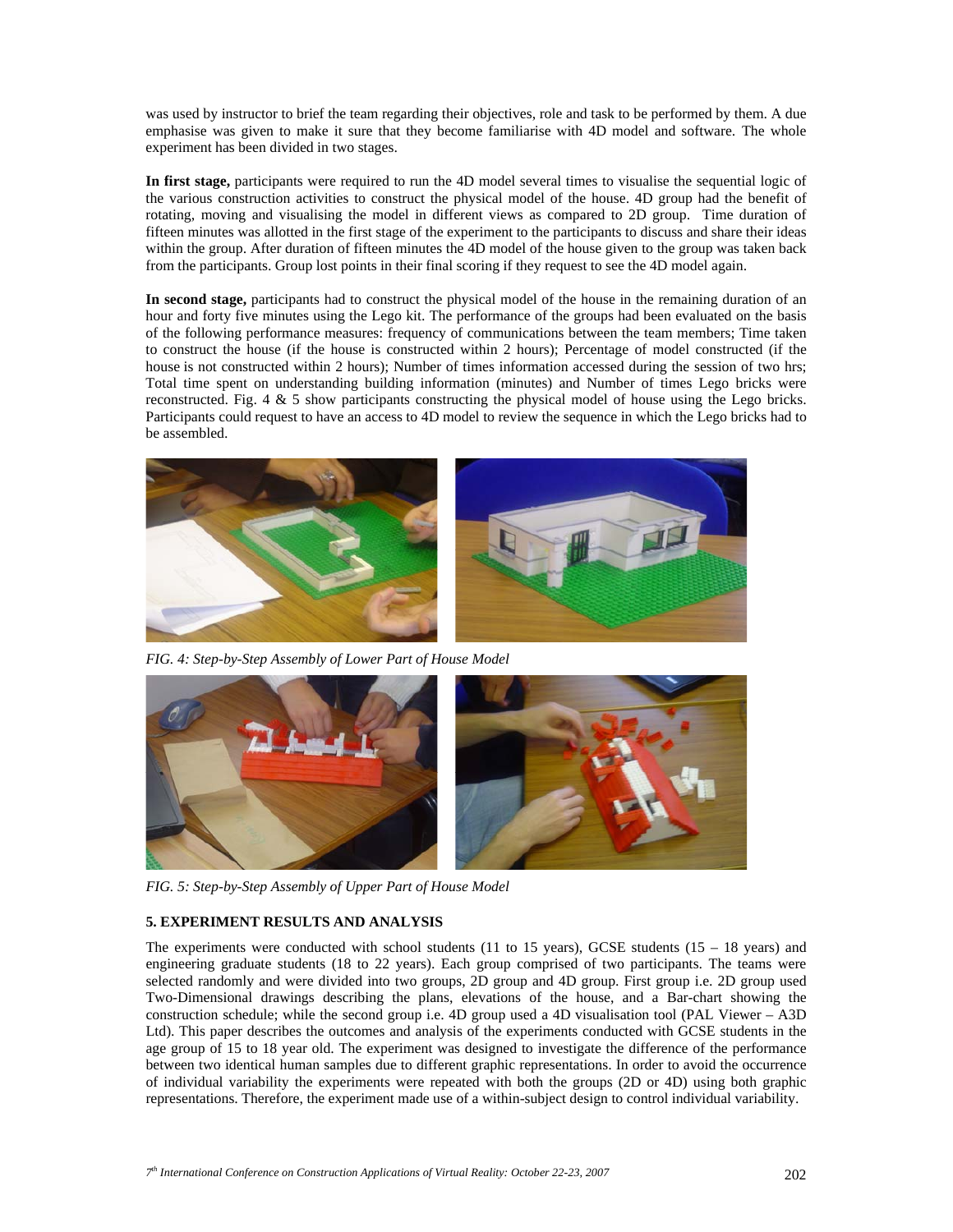The results described in Figure 6 show that 4D group were able to complete 95% of their physical model of the house as compared to 2D group which were able to construct only 91% of their physical model within the allotted duration of two hours. The standard deviation value for the average percentage of model completed between the two groups was 2.83.



*FIG. 6: Average percentage of model completed (%)* 

During the experiments 2D group had kept the CAD drawings with them while constructing the physical model. Whereas, 4D group used their ability to retain information in their mind to construct the physical model of the house.

The results described in Figure 7 show that 4D group has requested 20 times to have an access to information as compared to 22 times request made by 2D group. The standard deviation value for the average number of times information accessed between the two groups was 1.41.



*FIG. 7*: *Average number of times information accessed* 

The results described in Figure 8 show that the 4D group had spent 29 minutes in understanding the information provided to them as compared to 28 minutes spent by 2D group. As a result 2D group spent 23% of their time in evaluating the information from the 2D CAD drawings and rest 77% of their time in constructing the model. Where as, 4D group spent 24% of their time in evaluating the information from the 4D model and rest 76% of their time in constructing the model. This indicates that both the groups had spent the same time in interpreting the information from CAD drawings and computer model.



*FIG. 8: Average time spent on understanding building information (Minutes)* 

The results described in Figure 9 show that the 4D group had reconstructed the Lego bricks 43 times as compared to 59 times done by 2D group. The rate of reconstruction of Lego bricks by 2D group were 1.4 times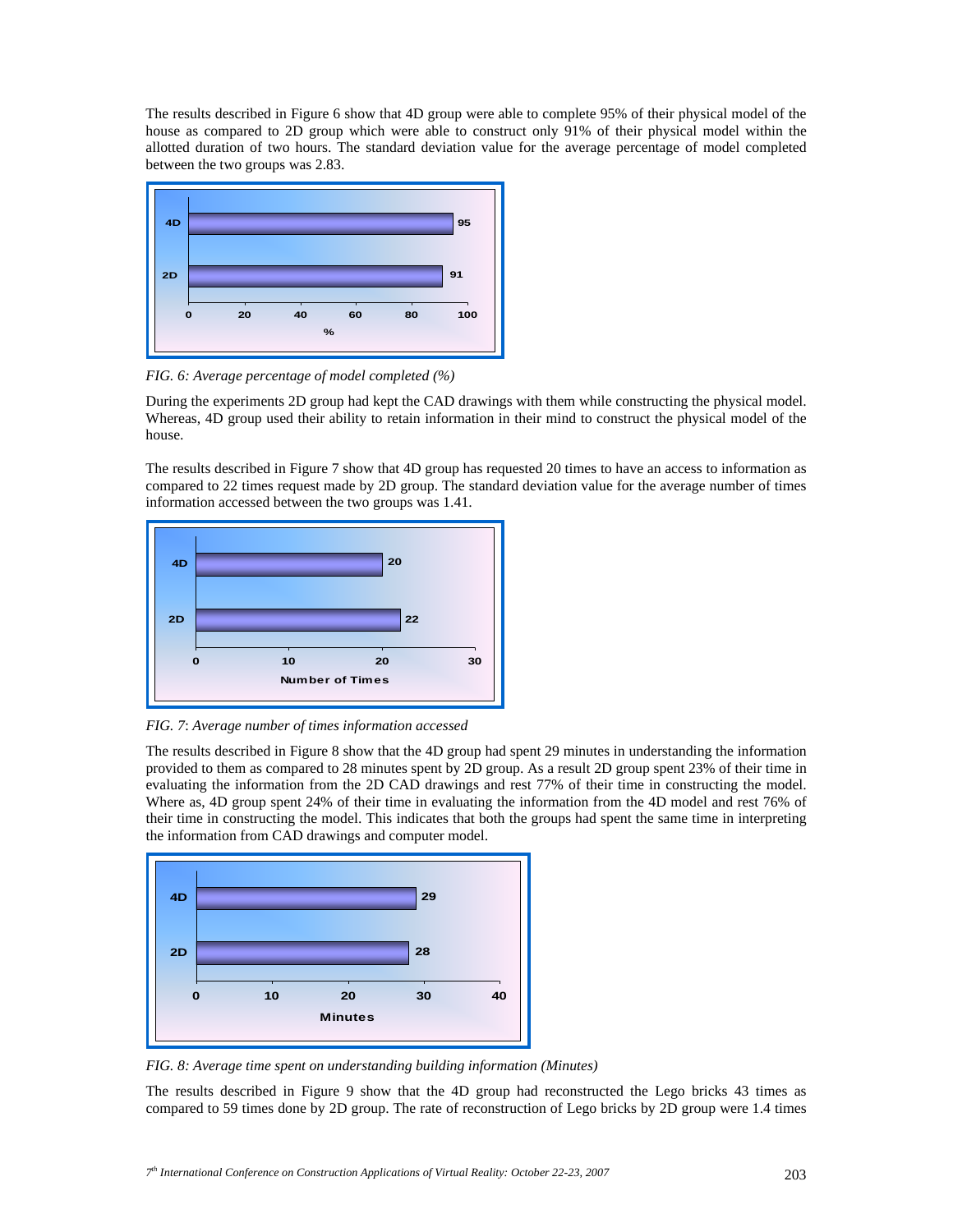more than 4D group. This indicates that the 2D group spent most of their time in reconstructing the Lego bricks because they were unable to interpret the sequence in which Lego bricks had to be constructed. The standard deviation value for the average number of times Lego bricks were reconstructed between the two groups was 11.31. The main cause of reconstruction of Lego bricks were mainly because the participants were not considering the sequence (schedule) in which the activities are required to be constructed.



*FIG. 9: Average number of times Lego bricks were reconstructed* 

One of the participants has responded that the 4D experiment has assisted him to develop skills and knowledge that could not be understood using two-dimensional drawings. Participants has provided a positive feedback regarding the 4D planning (PAL Software) approach and suggested to implement this approach as an interactive educational tool in classrooms.

Figure 10 show a comparative analysis between the performances of 2D and 4D group for the participants in the age group of 15 to 18 years.



*Figure 10: Comparative performance analysis between 2D & 4D group* 

Where, A= Percentage of model completed  $(\%)$ , B = Number of times information accessed during the session of two hrs,  $C = \text{Total time spent on understanding building information (Minutes) and } D = \text{Number of times}$ Lego bricks were reconstructed

Following outcomes can be concluded from the Figure 10:

- 4D group were able to construct on an average 95% of the physical model of the house as compared to 91% of model constructed by 2D group in an allotted duration of 2 hours.
- 4D group had requested on an average 20 times to get an access to 4D models as compared to on an average 22 times request made by 2D group to get an access to drawing information.
- 4D group had spent on an average 29 minutes in extracting information form 4D models as compared to on an average 28 minutes spent by 2D group in extracting information from drawings.
- 4D group had reconstructed on an average 43 times Lego bricks as compared to on an average 59 times Lego bricks reconstructed by 2D group.

# **6. CONCLUSION**

The experimental results provide valuable insights into the effectiveness of the 4D planning as compared to 2D drawing approach. 4D model was assisting participants in 4D group in understanding concepts, interpreting